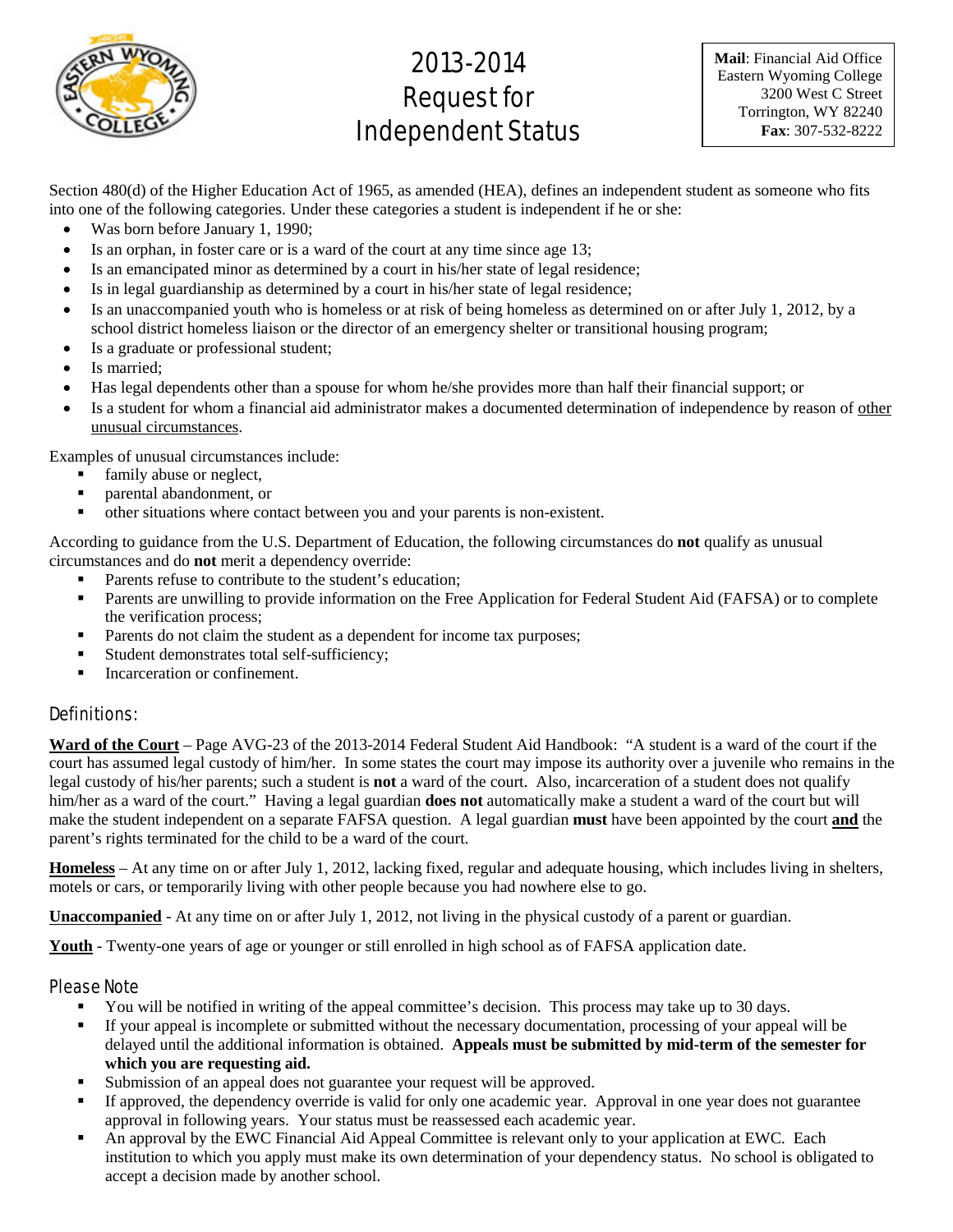# REQUIRED DOCUMENTATION

#### **In addition to completing this form and providing all situation-specific supporting documentation, ALL APPEALS MUST INCLUDE the following documentation:**

- $\Box$  A typed (or neatly hand-written), signed statement that explains in detail the extreme, unique, and/or unusual family circumstances that prevent you from obtaining and providing your parents' information for your financial aid application
- **Signed** copy of your 2012 Federal Income Tax Return (or Tax Transcript) and W-2 forms. If you were not employed, include an explanation of how your living expenses were covered in your statement.
- $\Box$  Documentation of your 2013 income to date from all income sources.
- $\Box$  A copy of your current lease agreement, mortgage statement or rent receipt. If you do not have a lease or mortgage in your name, include an explanation of your current living situation in your statement.
- $\Box$  Court or other official documentation of your status (e.g. guardianship, HHS documentation)
- $\Box$  A signed statement from your guardian (if applicable) detailing your circumstances.
- $\Box$  A signed statement from a third party who is knowledgeable of your family situation and can verify the reason you are unable to provide your parents' information. This third party should be someone unrelated to you and should be on letterhead. Appropriate third-party statements are from clergy, school counselors, teachers or similar professionals.

# A: STUDENT INFORMATION

| M.I.<br>Last Name<br><b>First Name</b> |  | <b>EWC Student ID Number</b>           |  |  |
|----------------------------------------|--|----------------------------------------|--|--|
| Address (include apartment number)     |  | Social Security Number (Last 4 digits) |  |  |
| City, ST, Zip                          |  | Phone Number (Include area code)       |  |  |

# B: REASON FOR SUBMITTING APPEAL

|  | $\Box$ A. Severe circumstances within your family prevent you from obtaining your parents' financial information. |  |  |  |  |  |
|--|-------------------------------------------------------------------------------------------------------------------|--|--|--|--|--|
|  |                                                                                                                   |  |  |  |  |  |

 **B.** You were married and maintained a residence apart from your parents and your spouse's parents. You are now divorced, have no dependents, maintain a residence separate from your parents, and pay all the expenses from your own income.

#### **Additional required documentation:**

- $\circ$  Proof of divorce.
- Copies of utility or other bills in your own name.
- **C.** Loss of a dependent.

#### **Additional required documentation:**

o Documentation of loss of dependent.

# C: EXPLANATION OF SPECIAL CIRCUMSTANCES

How long have you lived at your current address? \_\_\_\_\_\_\_\_\_\_\_\_ Years \_\_\_\_\_\_\_\_\_\_\_ Months

*Over*

Is the lease or mortgage in your name?

 $\Box$  Yes (attach a copy of your lease or mortgage)

 $\Box$  No (attach a copy of your current lease agreement, mortgage statement or rent receipt. If you do not have a lease or mortgage in your name, attach a statement explaining your current living situation)

| Mother's name    | Father's name    |
|------------------|------------------|
| Address          | Address          |
| City, State, Zip | City, State, Zip |